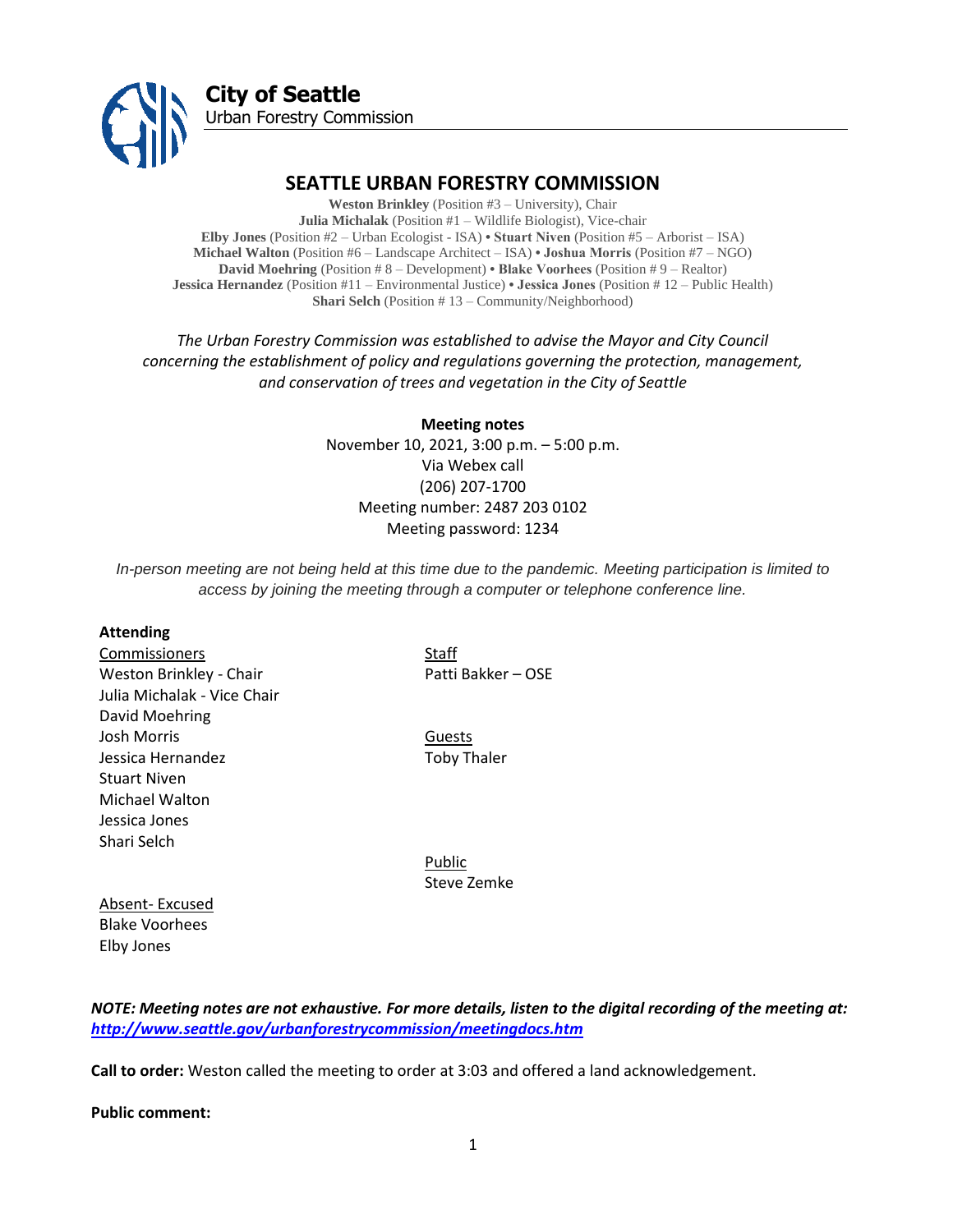#### None

#### **Chair, Committees, and Coordinator report:**

Patti provided the update that there are still questions to solve in how to bring back the in-person option for meetings (technical issues, safety questions.) After some discussion, it was decided to continue with mostly remote participation in December, but with Patti and Jessica Jones doing the December 1 meeting from the conference room in the Seattle Municipal Tower, to begin testing out the technical aspects required to retain remote meeting options while running the meeting from the physical location.

## **Chair and Vice-Chair Nominations**

Patti provided a review of the nomination process initiated at the last meeting. She reiterated the call for Commissioners to nominate others or themselves for the two positions, and will accept nominations through November 24 in order to leave time for verifying nominees' interest. Then at the December 1 meeting, nominees will have a chance to say a few words about their interest in serving, and elections will happen at the December 8 meeting.

### **Work Plan**

Patti pulled up the draft template for the work plan and walked through the elements and structure of it, as well as the content that has been pulled into it so far, which is the result of the prioritization survey provided to Commissioners. Commissioners then had opportunity to provide feedback and discuss the work planning process. Additional functionality such as sorting/organizing tasks by status (finished, needing more work) and tasks by Commissioner were suggested as possible to add.

For work planning for 2022, options include having a separate planning retreat or conducting the planning during a regular meeting. Commissioners discussed options for populating the new work plan template, including starting from scratch and filling items in fresh, or importing all items from the current plan and whittling down and/or adding from there.

Patti will resend the link to the prioritization survey so that any Commissioners who haven't filled it out yet but are interested can do so. The Commission will look to scheduled work planning for January.

# **Urban Forestry Consolidation SLI Letter**

Commissioners discussed some issues and frustration around engagement of the Commission in city processes such as the tree protection updates work, and considered potential actions to take to ensure increased engagement with the Commission, including evaluation of Ordinance 123052, preparing a letter to the City Attorney's Office and/or inviting someone from that office to attend a meeting.

Weston walked through the draft letter, including highlighted areas modified since the last time the Commission discussed it, such as areas calling out the enabling legislation in detail and the role of the Commission in preparing legislation and policies. Shari also explained some edits she made to the letter to increase clarity and strengthen the recommendations. Commissioners worked through the letter and made additional edits.

### **Action: A motion to adopt the letter as amended was made, seconded and approved.**

### **Community Engagement**

Jessica H. outlined the work that she, Weston and David have done toward the community engagement effort and expressed their excitement in launching it. The first step is to identify important metrics that will help determine which areas and/or communities to focus Commission attention on. To do this, they created an area in the padlet format where Commissioners can input environmental justice indicators or focus areas specific to their positions, as well suggested community organizations for the Commission to work with for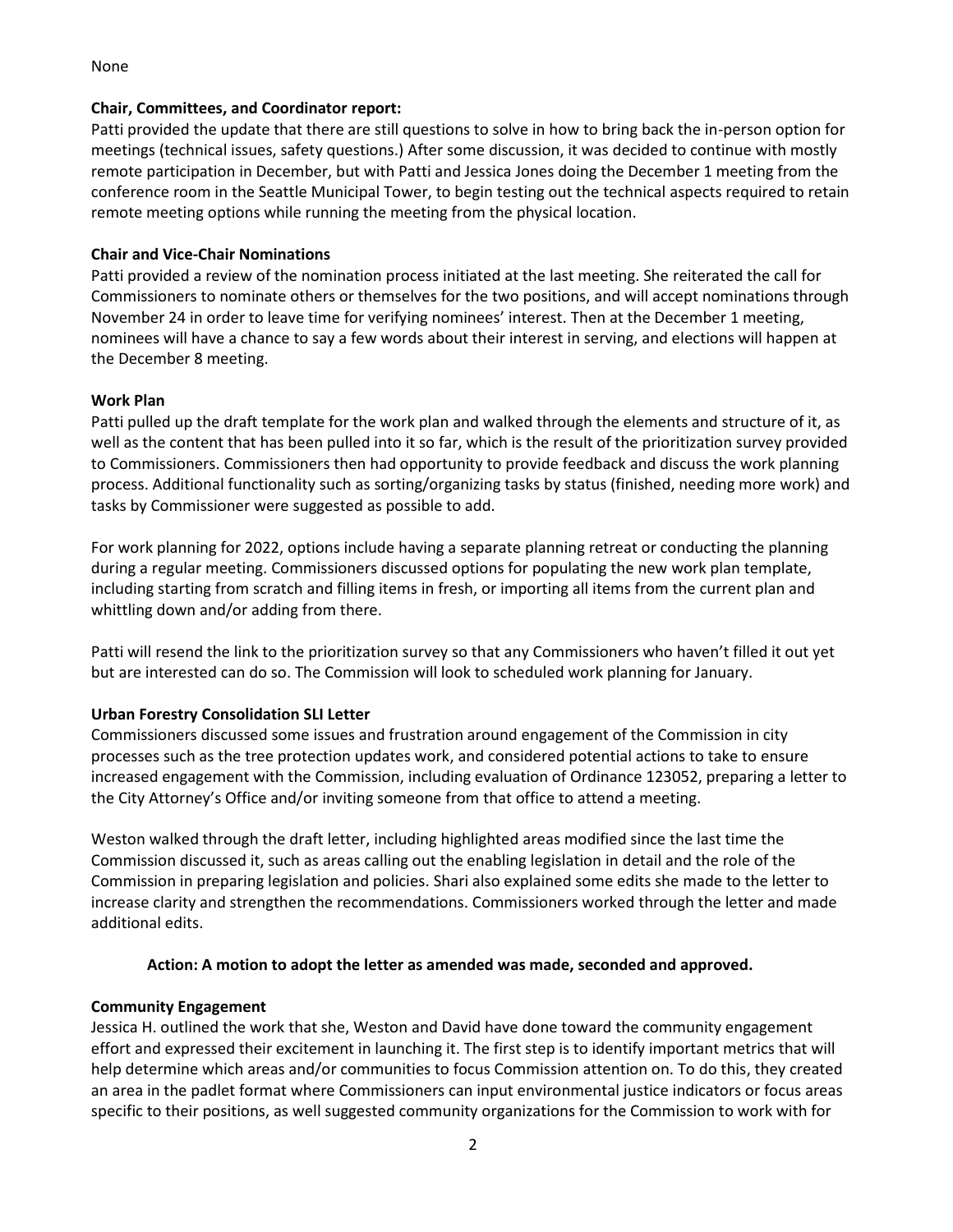those areas. Commissioners were then provided some time to fill out their areas in padlet. Once Commissioners fill in their information, Jessica can use the information to create a framework for the community engagement work moving forward. The link for this padlet area will be shared with Commissioners so that information can continue to be input, especially for those Commissioners not present for this initial brainstorm.

# **Budget letter**

Weston recapped the discussion on budget from last week, including the four categories of initial input, and provided a briefing on the draft letter on it prepared by him and Josh. Commissioners discussed the content and structure of the letter, including questions on budget process and city programs, and made edits to both.

# **Action: A motion to adopt the letter as amended was made, seconded and approved.**

*NOTE: Meeting notes are not exhaustive. For more details, listen to the digital recording of the meeting at: <http://www.seattle.gov/urbanforestrycommission/meetingdocs.htm>*

### **Public comment:**

None

**Adjourn:** The meeting was adjourned at 5:02 PM.

# **Meeting Chat:**

from Jessica Hernandez to everyone: 3:52 PM

Sorry I am late: I teach before this meeting and today my students had their midterms. Didn't want to call in while driving.

from Jessica Hernandez to everyone: 4:11 PM

https://padlet.com/jessica1267/v6zzsm5a9m6qcbiw

from Jessica Hernandez to everyone: 4:12 PM

What we are doing "Please list two main priorities you want us, as UFC to consider in our community and outreach plan. You can focus on what environmental justice topics you want us to prioritize- especially for your specific chair/position. Based on the two environmental justice topics or community focus areas, please identify two organizations that will fit those areas."

from Jessica Hernandez to everyone: 4:13 PM

Short Presentation Link:

https://www.canva.com/design/DAEsYTMAjDQ/Nqv5f65gPxz42\_rcOvPNIQ/view?utm\_content=DAEsYTMAjD Q&utm\_campaign=designshare&utm\_medium=link&utm\_source=sharebutton

from Jessica Hernandez to everyone: 4:21 PM

We are missing: public health representative, get engaged rep, urban ecologist, economist, hydrologist, and arborist. Correct?

from Tina Cohen to everyone: 4:21 PM

Are there any other items on today's agenda? If not, then I'll leave since this is an 'in house' matter. Thanks. from Jessica Hernandez to everyone: 4:22 PM

https://padlet.com/jessica1267/v6zzsm5a9m6qcbiw

from Weston to everyone: 4:22 PM

Yes - we'll be discussing the Mayors 2022 budget, time permitting

from Weston to everyone: 4:22 PM

Yes - Jessica, I believe that is correct

from Jessica Hernandez to everyone: 4:31 PM

Also for any comissioners who want to join our community/outreach brainstorm sessions (Weston, Davisd, & myself thus far) please email me at jessica@sustainableseattle.org. Thank you :)